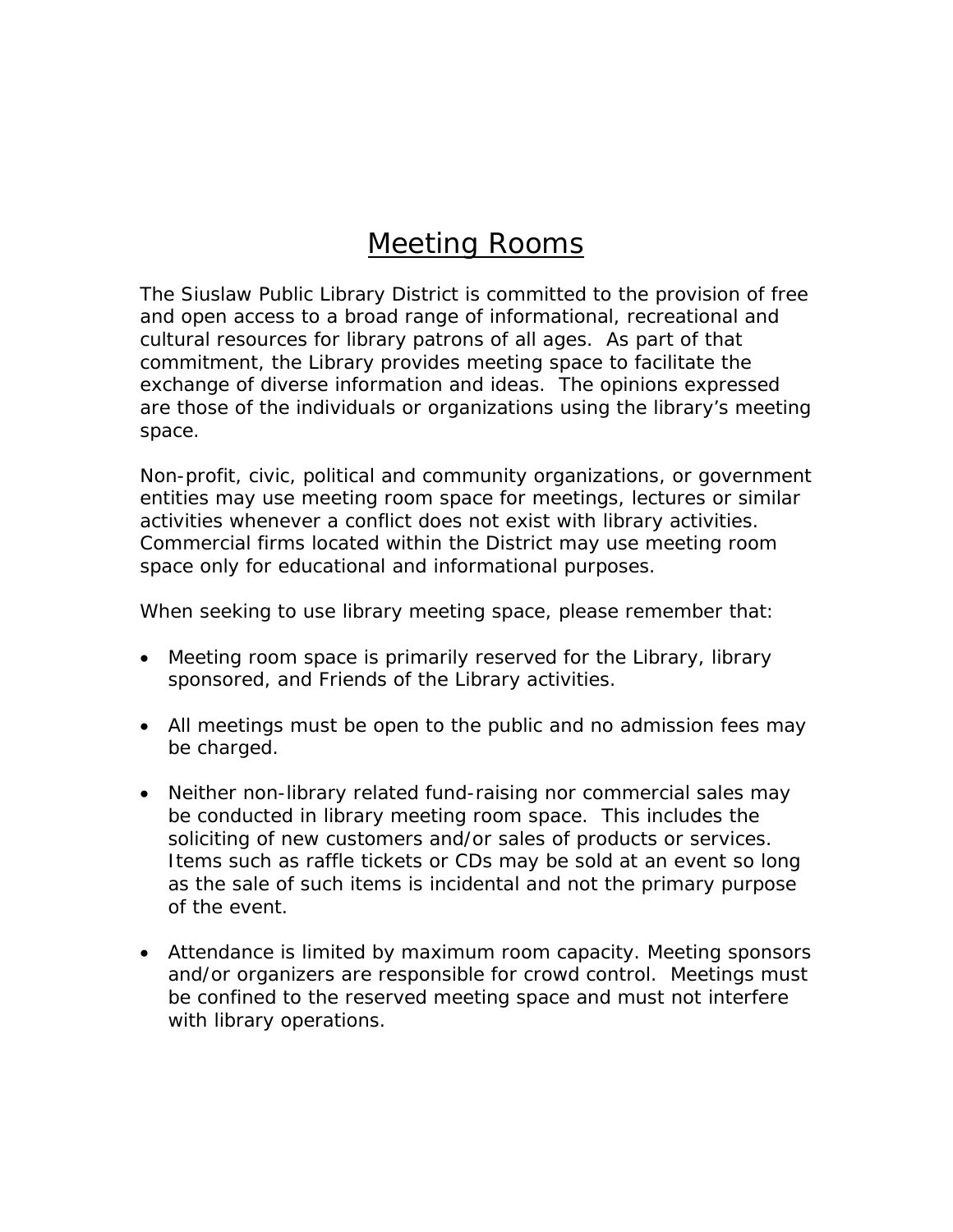- Space is available on a first-come, first served basis. Groups must comply with the scheduling provisions in the Meeting Room Rules of Use.
- The representative for any group wishing to book library meeting space must be 18 or older and must assume full responsibility for any damage to library property, building, furnishings or equipment that results from the group's use of the facility. The Library may share the name and contact information of the person booking library meeting space if there are any inquiries about the meeting.
- When library meeting space is to be used by groups or organizations of students or others younger than age 18, at least one adult must be continuously present for every fifteen persons younger than age 18.
- Any publicity regarding meetings held at the library must contain the following statement: "This program is neither sponsored nor endorsed by the Siuslaw Public Library District." The name, address, and/or telephone number of the Library may not be used as contact information for any meeting except that which is sponsored by the Library or the Friends of the Library.
- Unauthorized reproduction or public display of any material in the Meeting Room is prohibited unless it is covered by a public performance license obtained by the District or a written waiver of the applicable rights specific to that material for that event.
- Users are responsible for setting up chairs or tables for their meeting. Furniture may not be moved from one room to another.
- People attending meetings must make their own provisions for child care and supervision.
- No alcohol is permitted within the facility unless specifically approved in writing by the library director. Approval will be subject to compliance with any laws and regulations of the State of Oregon and may require proof of insurance.
- The Library does not assume liability for personal injuries nor does it assume liability for damage or theft of personal property which occur as a result of the actions of the sponsors or participants in meetings using library space.